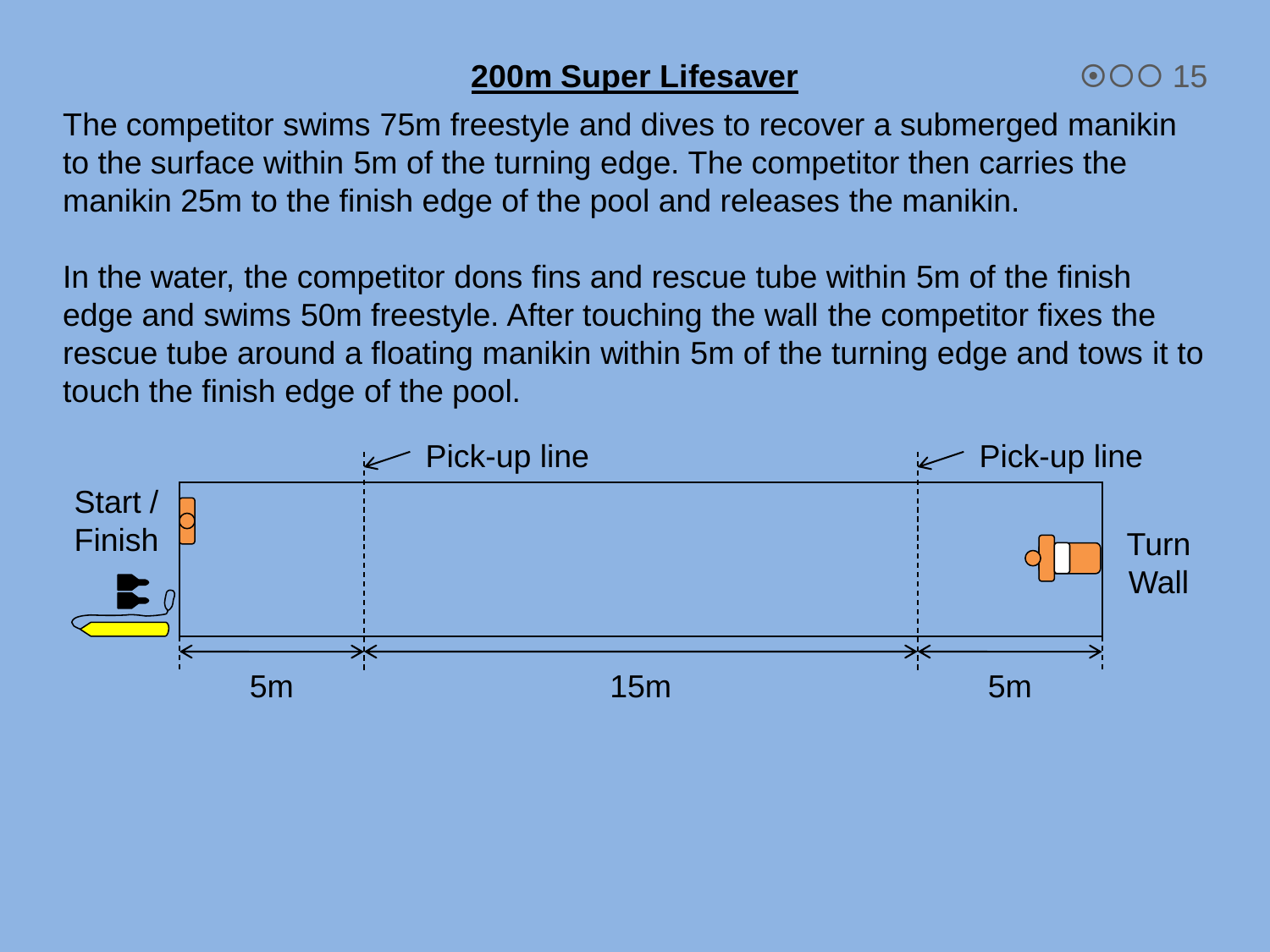## **Super Lifesaver – Basic Technique**

#### **Overview**

The super lifesaver event is essentially a manikin carry followed by a manikin tow with fins. Competitors can save a lot of time by donning the fins & tube smoothly.

## Pre-event Preparation

Before the event, lay out your fins and tube on the poolside.

1) Your fins should be on top of each other, with the heels slightly overhanging the edge of the pool.

2) The rescue tube should be placed on the poolside between your fins and the edge of your lane.

3) The rope end of the tube should overhang the edge of the pool...

4) ...and you should hang the webbing loop on the heels of your fins.